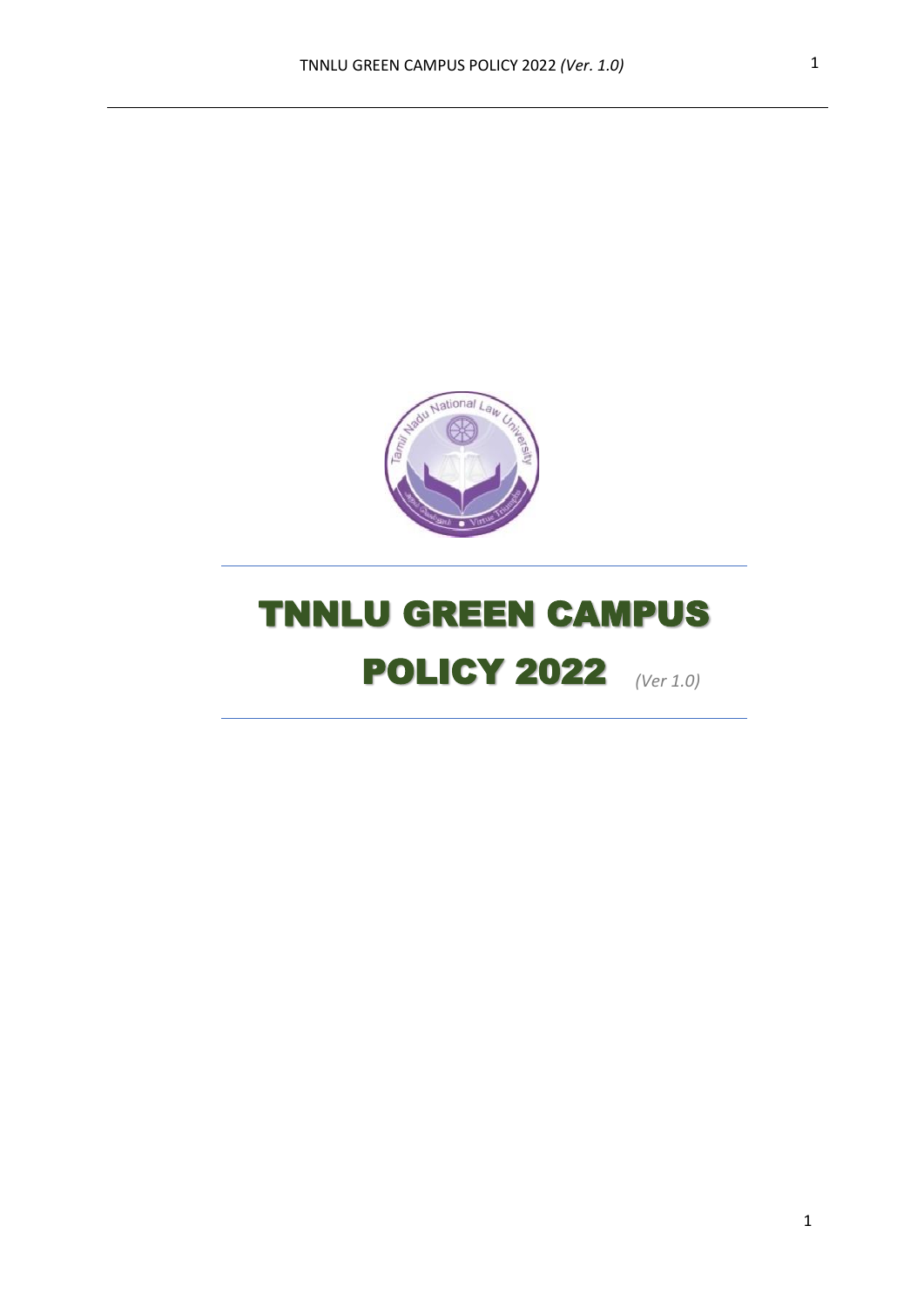## **TABLE OF CONTENTS**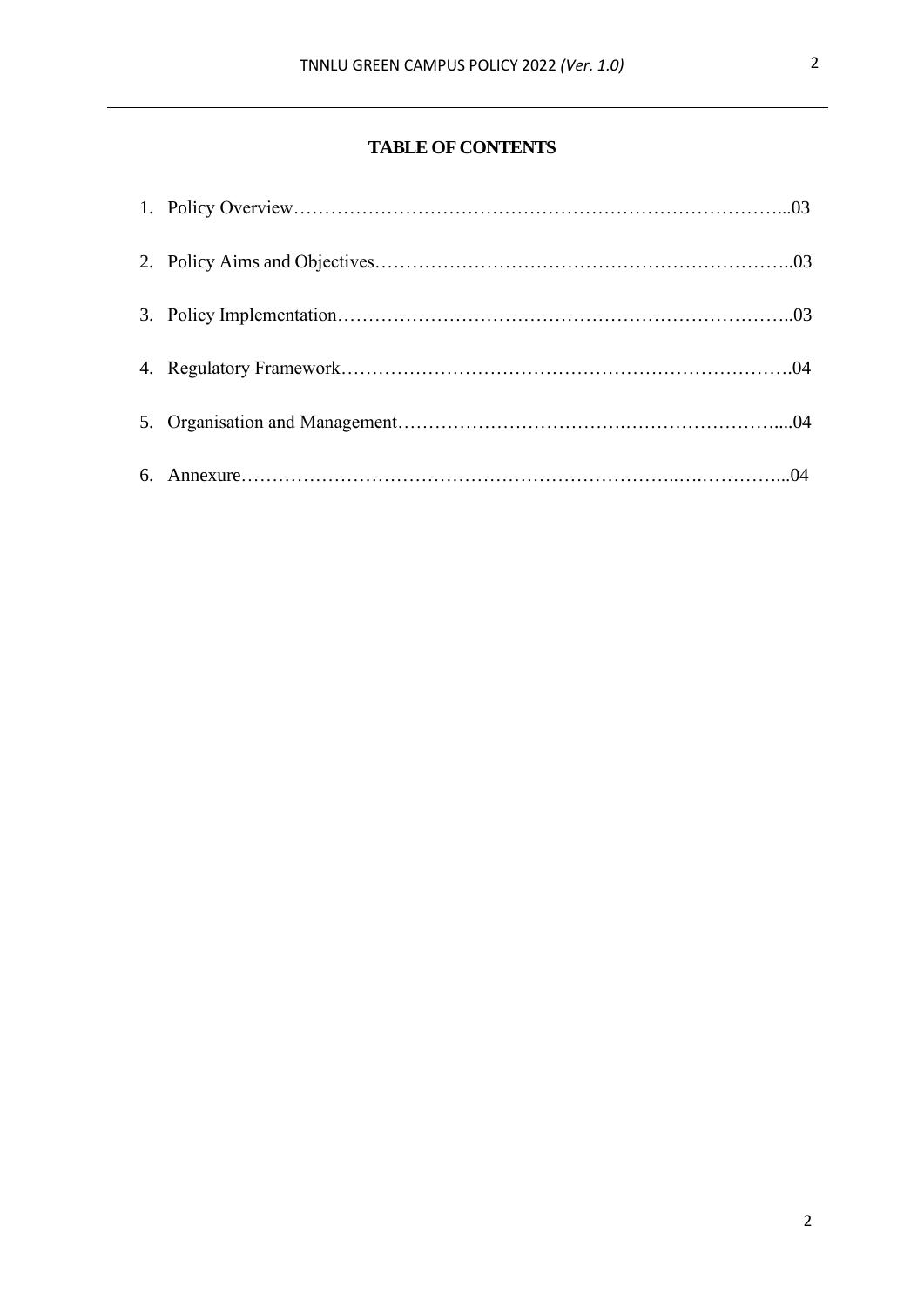# **TNNLU GREEN CAMPUS POLICY 2022**

#### **Policy Overview**

TNNLU takes pride in providing a unique, pollution-free, calm and quiet teaching learning enviroment located in the midst of a beautiful green campus away from the harsh surroundings of the main city. The TNNLU Green Campus Policy 2022 attempts to put in place an effective strategy for campus maintenance that is not only aesthetically pleasing, but also meets and exceeds the all essential environmental mandates.

#### **Policy Aims and Objectives**

The TNNLU Green Campus Policy 2022 aims to ensure sustainable environmental practices in accordance with the latest legislative requirements and best practices of both, the state and central governments. Specifically, TNNLU aims to –

- Promote enviromental awareness amongst its students and staff and encourage sustainable eco-friendly practices at all levels;
- Give specific training to all the stakeholders along with clearly defined roles and responsibilities for effective maintenance of a green campus;
- Minimise waste generation at source as far as possible, and opt for reusable and recyclable options at all levels;
- Invest in the latest infrastructure and technology to meet the green campus requirements; and
- Keep abreast of all legislative changes and update this policy from time to time as needed.

## **Policy Implementation**

The following initiatives have been adapted by TNNLU with a view to implementing the policy objectives:

- Rain water harvesting on campus;
- Sewage treatment plant/ waste water management on campus;
- Restricted entry and parking of vehicles on campus;
- Gradual ban of single-use plastic on campus;
- Complete ban of smoking on campus;
- Planting of local and exotic trees on campus;
- Pedestrian friendly pathways throughout the campus;
- Solar water heaters on men's and women's hostels;
- Usage of LED instead of CFL bulbs;
- Implementation of auto switch-off mechanism of electrical gadgets wherever possible;
- Promotion of digital learning instead of paper-based study materials;